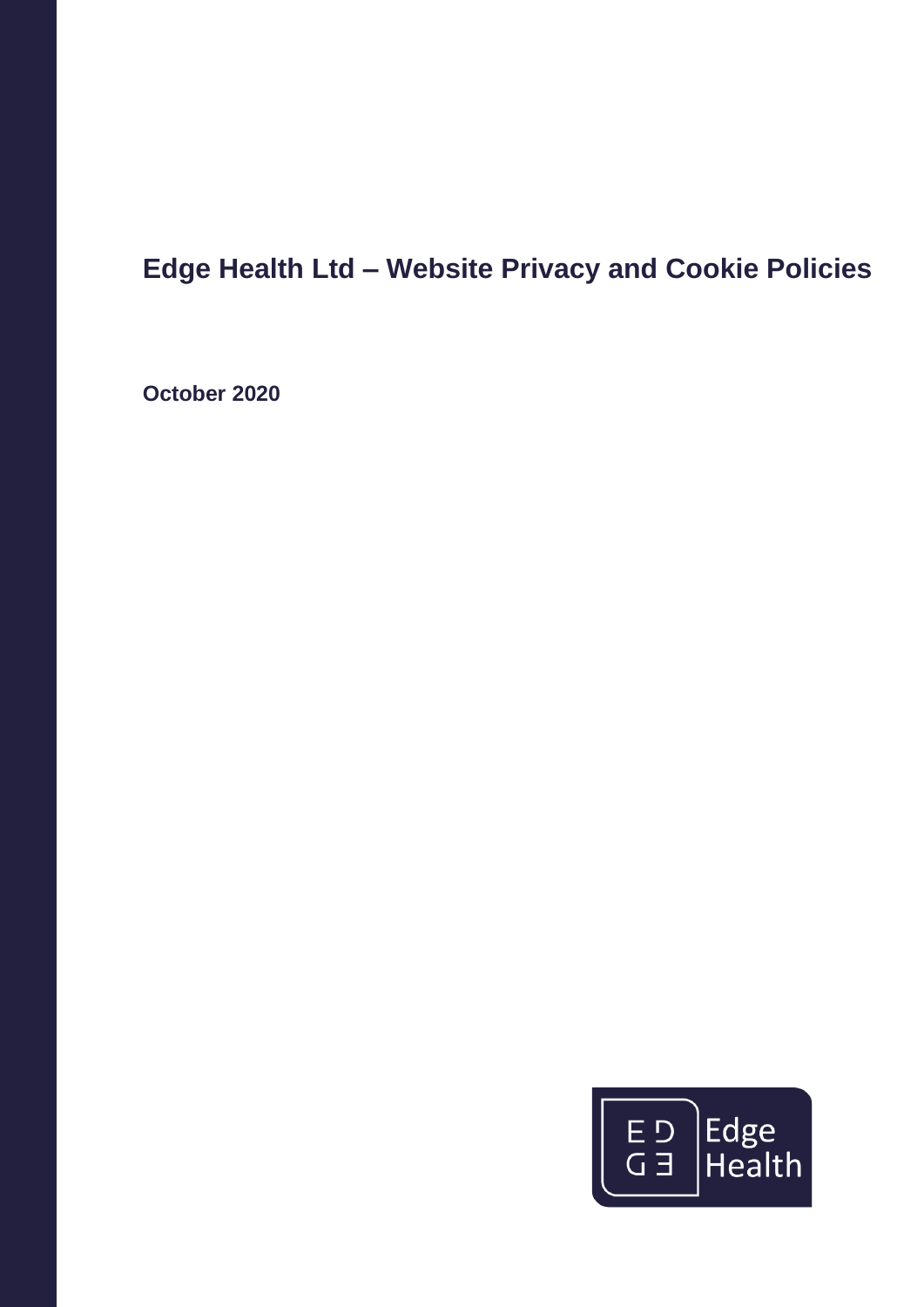

# **EDGE HEALTH – WEBSITE PRIVACY NOTICE**

# **BACKGROUND:**

Edge Health understands that your privacy is important to you and that you care about how your personal data is used. We respect and value the privacy of everyone who visits this website, www.edgehealth.co.uk ("Our Site") and will only collect and use personal data in ways that are described here, and in a way that is consistent with our obligations and your rights under the law.

Please read this Privacy Policy carefully and ensure that you understand it. Your acceptance of this Privacy Policy is deemed to occur upon your first use of Our Site. If you do not accept and agree with this Privacy Policy, you must stop using Our Site immediately.

#### 1. **Definitions and Interpretation**

In this Policy the following terms shall have the following meanings:

| "Account"    | means an account required to access and/or use certain<br>areas and features of Our Site;                                                                                                                                                            |
|--------------|------------------------------------------------------------------------------------------------------------------------------------------------------------------------------------------------------------------------------------------------------|
| "Cookie"     | means a small text file placed on your computer or device<br>by Our Site when you visit certain parts of Our Site and/or<br>when you use certain features of Our Site. Details of the<br>Cookies used by Our Site are set out in Part 14, below; and |
| "Cookie Law" | means the relevant parts of the Privacy and Electronic<br>Communications (EC Directive) Regulations 2003;                                                                                                                                            |

#### 2. **Information About Us**

Our Site is owned and operated by Edge Health Ltd, a limited company registered in England under company number 10618020.

Registered address: Suites 1-3, The Hop Exchange, 24 Southwark Street, London, SE1 1TY

VAT number: 263964471

Data Protection Officer: Edward Bramley-Harker

Email address[: admin@edgehealth.co.uk](mailto:admin@edgehealth.co.uk)

Postal address: 20 Fleming House, George Row, London, SE16 4UL

#### 3. **What Does This Policy Cover?**

This Privacy Policy applies only to your use of Our Site. Our Site may contain links to other websites. Please note that we have no control over how your data is collected, stored, or used by other websites and we advise you to check the privacy policies of any such websites before providing any data to them.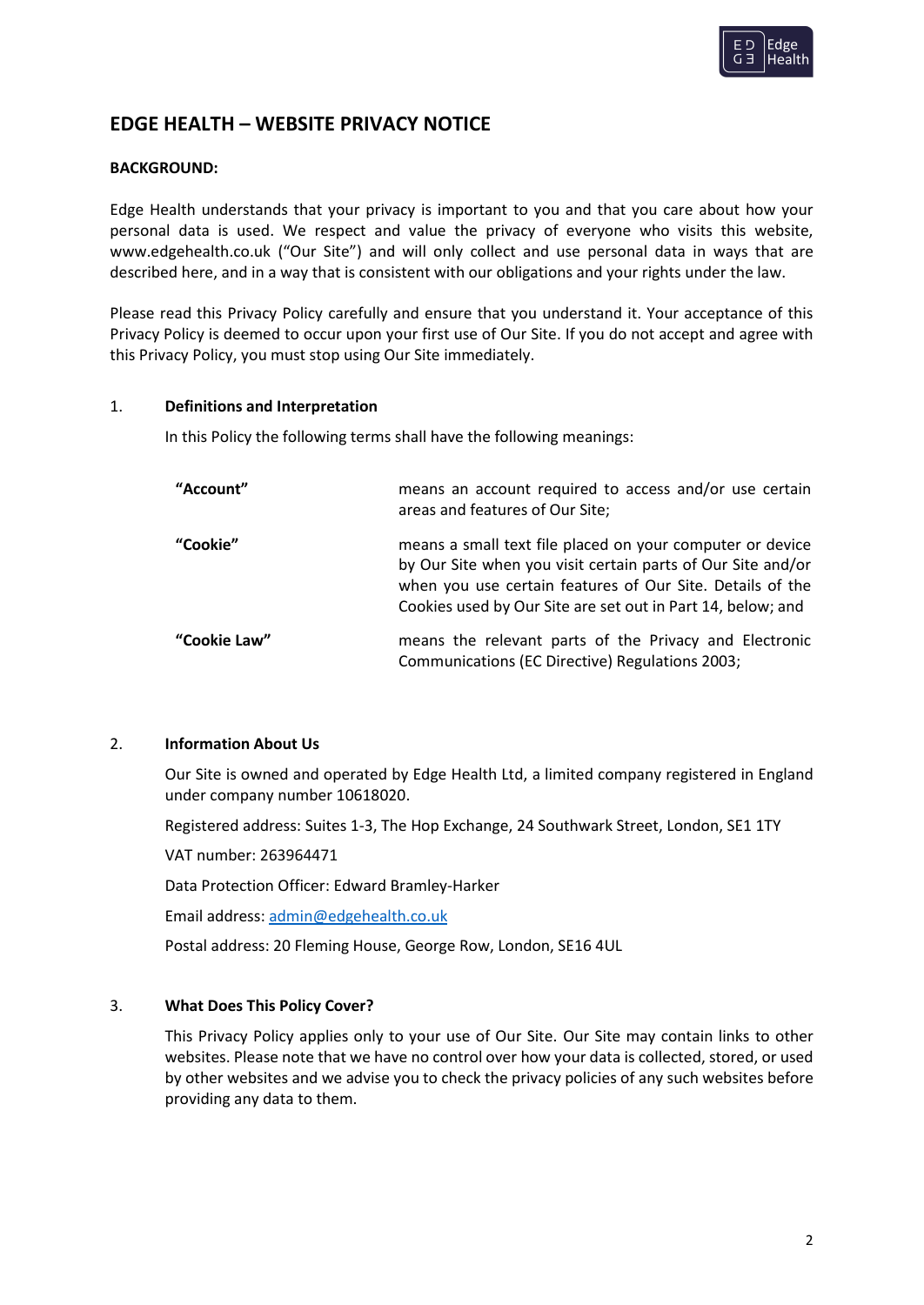

# 4. **What is Personal Data?**

Personal data is defined by the General Data Protection Regulation (EU Regulation 2016/679) (the "GDPR") as 'any information relating to an identifiable person who can be directly or indirectly identified in particular by reference to an identifier'.

Personal data is, in simpler terms, any information about you that enables you to be identified. Personal data covers obvious information such as your name and contact details, but it also covers less obvious information such as identification numbers, electronic location data, and other online identifiers.

# 5. **What Are My Rights?**

Under the GDPR, you have the following rights, which we will always work to uphold:

- a) The right to be informed about our collection and use of your personal data. This Privacy Policy should tell you everything you need to know, but you can always contact us to find out more or to ask any questions using the details in Part 15.
- b) The right to access the personal data we hold about you. Part 13 will tell you how to do this.
- c) The right to have your personal data rectified if any of your personal data held by us is inaccurate or incomplete. Please contact us using the details in Part 15 to find out more.
- d) The right to be forgotten, i.e. the right to ask us to delete or otherwise dispose of any of your personal data that we have. Please contact us using the details in Part 15 to find out more.
- e) The right to restrict (i.e. prevent) the processing of your personal data.
- f) The right to object to us using your personal data for a particular purpose or purposes.
- g) The right to data portability. This means that, if you have provided personal data to us directly, we are using it with your consent or for the performance of a contract, and that data is processed using automated means, you can ask us for a copy of that personal data to re-use with another service or business in many cases.
- h) Rights relating to automated decision-making and profiling. We do not use your personal data in this way.

For more information about our use of your personal data or exercising your rights as outlined above, please contact us using the details provided in Part 15.

Further information about your rights can also be obtained from the Information Commissioner's Office or your local Citizens Advice Bureau.

If you have any cause for complaint about our use of your personal data, you have the right to lodge a complaint with the Information Commissioner's Office.

## 6. **What Data Do We Collect?**

Depending upon your use of Our Site, we may collect some or all of the following personal data (please also see Part 14 on our use of Cookies and similar technologies):

- Name;
- Address;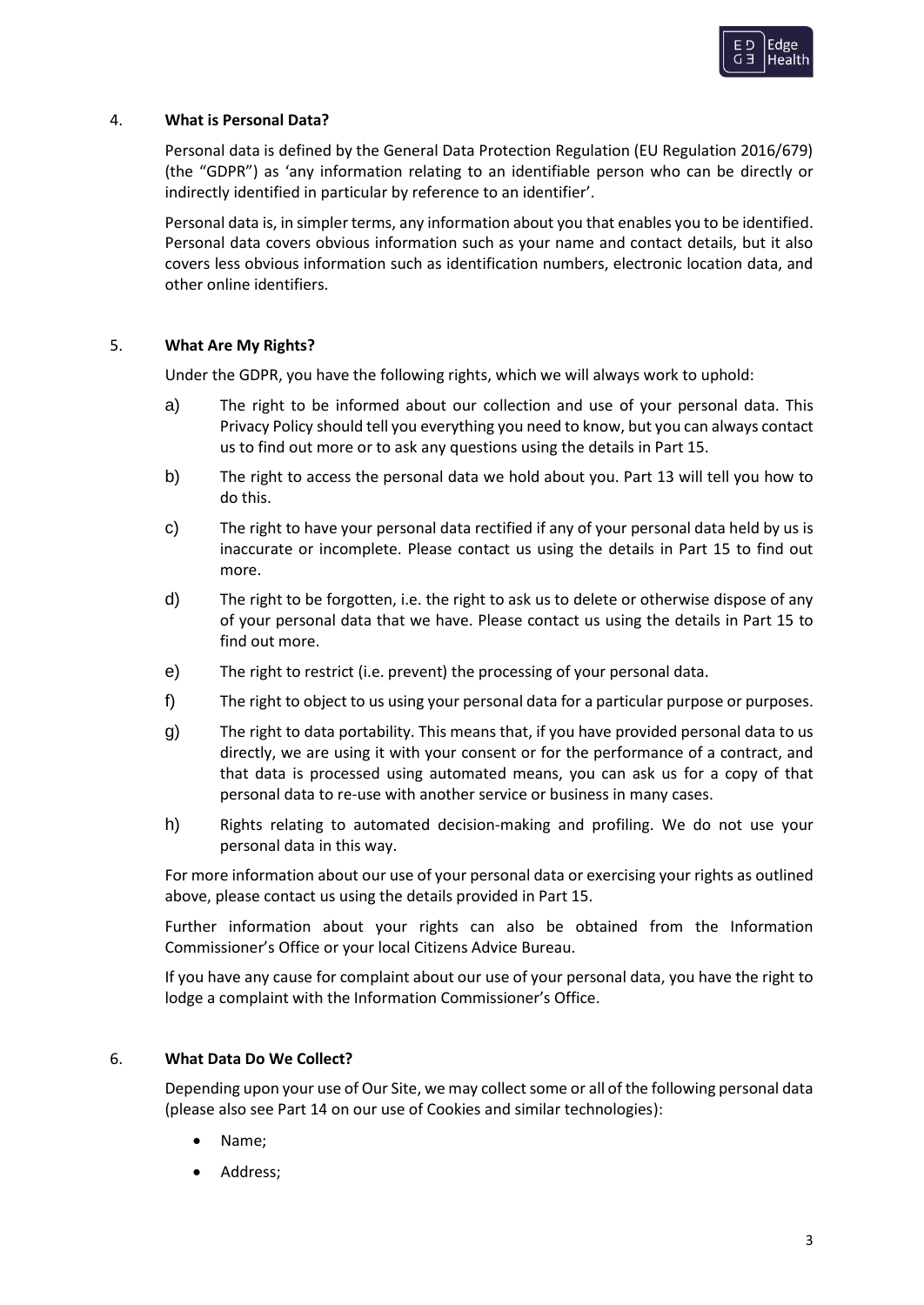

- Email address;
- Telephone number;
- Business name;
- Job title;
- IP address;
- Web browser type and version;
- Operating system;
- A list of URLs starting with a referring site, your activity on Our Site, and the site you exit to;

#### 7. **How Do You Use My Personal Data?**

Under the GDPR, we must always have a lawful basis for using personal data. This may be because the data is necessary for our performance of a contract with you, because you have consented to our use of your personal data, or because it is in our legitimate business interests to use it. Your personal data may be used for the following purposes:

- Providing and managing your access to Our Site;
- Personalising and tailoring your experience on Our Site;
- Communicating with you. This may include responding to emails or calls from you.
- Supplying you with information by email or post that you have opted-in to (you may unsubscribe or opt-out at any time by notifying us a[t admin@edgehealth.co.uk;](mailto:admin@edgehealth.co.uk)
- Analysing your use of Our Site and gathering feedback to enable us to continually improve Our Site and your user experience.

With your permission and/or where permitted by law, we may also use your personal data for marketing purposes, which may include contacting you by email, telephone or post with information and news about our products and services. You will not be sent any unlawful marketing or spam. We will always work to fully protect your rights and comply with our obligations under the GDPR and the Privacy and Electronic Communications (EC Directive) Regulations 2003, and you will always have the opportunity to opt-out.

Any Third Parties whose content appears on Our Site may use third-party Cookies, as detailed below in Part 14. Please refer to Part 14 for more information on controlling cookies. Please note that we do not control the activities of such third parties, nor the data that they collect and use themselves, and we advise you to check the privacy policies of any such third parties.

We do not use automated systems for carrying out certain kinds of decision-making.

#### 8. **How Long Will You Keep My Personal Data?**

We will not keep your personal data for any longer than is necessary in light of the reason(s) for which it was first collected. Your personal data will therefore be kept for the following periods (or, where there is no fixed period, the following factors will be used to determine how long it is kept):

• Should you submit a CV to us, we will always aim to respond in reasonable time. Once a decision has been made, we may retain your application for up to six months.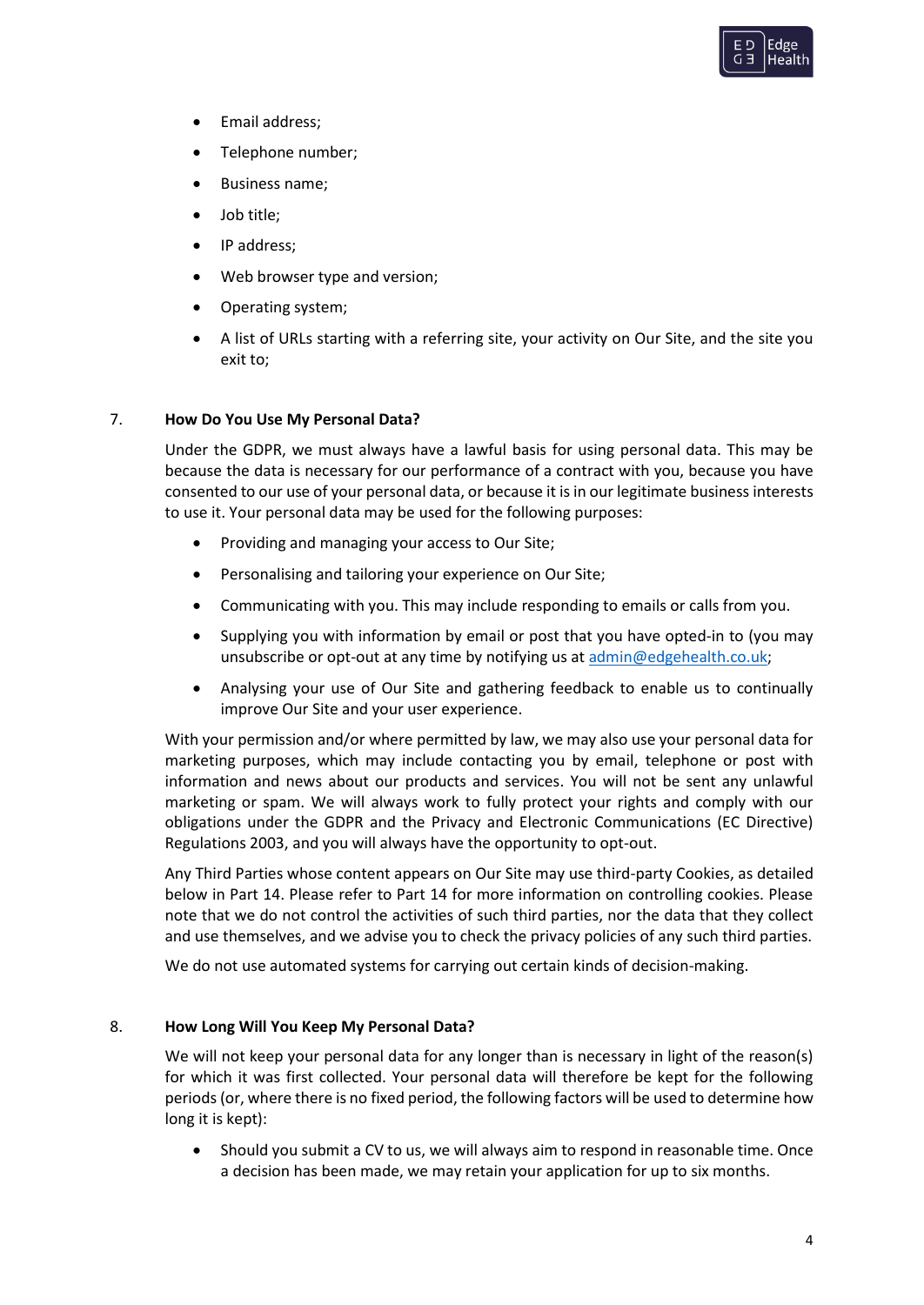

- If you subscribe to our website, we will keep you on our list of interested users and send selected material. Should you indicate that you would like to be removed, we will aim to do so within three months.
- Any other information submitted by the Website will normally be deleted within six months of being deemed not relevant.

# 9. **How and Where Do You Store or Transfer My Personal Data?**

We will only store or transfer your personal data in the UK. This means that it will be fully protected under the GDPR.

The security of your personal data is essential to us, and to protect your data, we take a number of important measures, including the following:

- User access controls
- **Encryption**

# 10. **Do You Share My Personal Data?**

We will not share any of your personal data with any third parties for any purposes, subject to one important exception.

In some limited circumstances, we may be legally required to share certain personal data, which might include yours, if we are involved in legal proceedings or complying with legal obligations, a court order, or the instructions of a government authority.

#### 11. **How Can I Control My Personal Data?**

- 11.1 In addition to your rights under the GDPR, set out in Part 5, when you submit personal data via Our Site, you may be given options to restrict our use of your personal data. In particular, we aim to give you strong controls on our use of your data for direct marketing purposes (including the ability to opt-out of receiving emails from us which you may do by unsubscribing using the links provided in our emails or contacting us at admin@edgehealth.co.uk.
- 11.2 You may also wish to sign up to one or more of the preference services operating in the UK: The Telephone Preference Service ("the TPS"), the Corporate Telephone Preference Service ("the CTPS"), and the Mailing Preference Service ("the MPS"). These may help to prevent you receiving unsolicited marketing. Please note, however, that these services will not prevent you from receiving marketing communications that you have consented to receiving.

# 12. **Can I Withhold Information?**

You may access certain areas of Our Site without providing any personal data at all. However, to use all features and functions available on Our Site you may be required to submit or allow for the collection of certain data.

You may restrict our use of Cookies. For more information, see Part 14.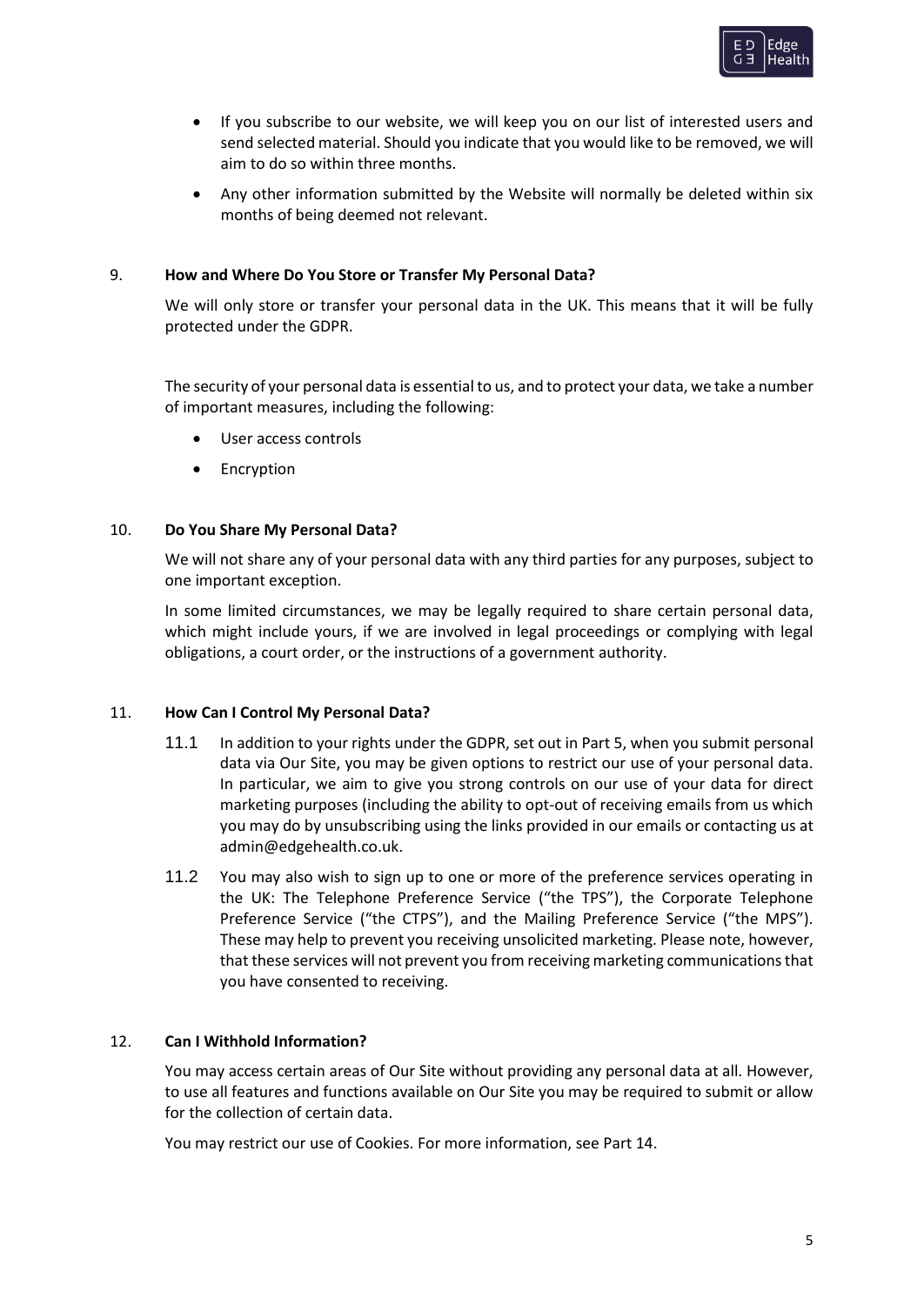

## 13. **How Can I Access My Personal Data?**

If you want to know what personal data we have about you, you can ask us for details of that personal data and for a copy of it (where any such personal data is held). This is known as a "subject access request".

All subject access requests should be made in writing and sent to the email or postal addresses shown in Part 15. To make this as easy as possible for you, a Subject Access Request Form is available for you to use. You do not have to use this form, but it is the easiest way to tell us everything we need to know to respond to your request as quickly as possible.

There is not normally any charge for a subject access request. If your request is 'manifestly unfounded or excessive' (for example, if you make repetitive requests) a fee may be charged to cover our administrative costs in responding.

We will respond to your subject access request within 20 days and, in any case, not more than one month of receiving it. Normally, we aim to provide a complete response, including a copy of your personal data within that time. In some cases, however, particularly if your request is more complex, more time may be required up to a maximum of three months from the date we receive your request. You will be kept fully informed of our progress.

#### 14. **How Do You Use Cookies?**

Our Site may place and access certain first-party Cookies on your computer or device. Firstparty Cookies are those placed directly by us and are used only by us. We use Cookies to facilitate and improve your experience of Our Site and to provide and improve our products and services. We have carefully chosen these Cookies and have taken steps to ensure that your privacy and personal data is protected and respected at all times.

By using Our Site, you may also receive certain third-party Cookies on your computer or device. Third-party Cookies are those placed by websites, services, and/or parties other than us. Thirdparty Cookies are used on Our Site to help manage our website (Wix and Google). For more details, please refer to the table below. These Cookies are not integral to the functioning of Our Site and your use and experience of Our Site will not be impaired by refusing consent to them.

All Cookies used by and on Our Site are used in accordance with current Cookie Law.

Before Cookies are placed on your computer or device, you will be shown a pop-up requesting your consent to set those Cookies. By giving your consent to the placing of Cookies you are enabling us to provide the best possible experience and service to you. You may, if you wish, deny consent to the placing of Cookies; however certain features of Our Site may not function fully or as intended.

Certain features of Our Site depend on Cookies to function. Cookie Law deems these Cookies to be "strictly necessary". These Cookies are shown in the table below. Your consent will not be sought to place these Cookies, but it is still important that you are aware of them. You may still block these Cookies by changing your internet browser's settings as detailed below, but please be aware that Our Site may not work properly if you do so. We have taken great care to ensure that your privacy is not at risk by allowing them.

The following first-party Cookies may be placed on your computer or device: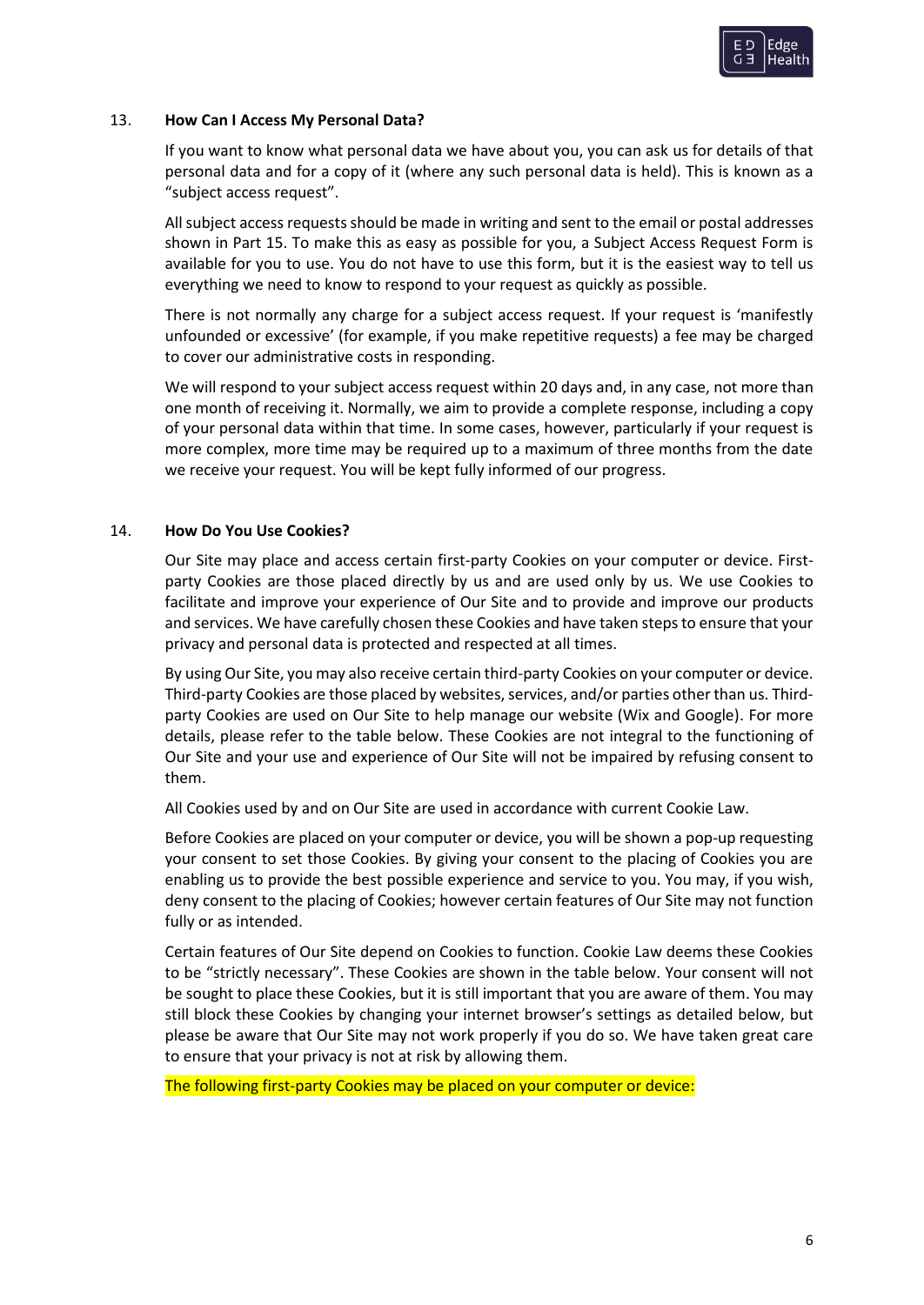

| Cookie name                                                                                          | Life span              | <b>Purpose</b>                                                             | <b>Strictly</b><br><b>Necessary</b> |
|------------------------------------------------------------------------------------------------------|------------------------|----------------------------------------------------------------------------|-------------------------------------|
| svSession                                                                                            | Persistent             | Identifies unique visitors and<br>tracks a visitor's sessions on a<br>site | Yes                                 |
| hs                                                                                                   | Session                | Security                                                                   | Yes                                 |
| <b>XSRF-TOKEN</b>                                                                                    | Persistent             | Security                                                                   | Yes                                 |
| smSession                                                                                            | Persistent (Two weeks) | Identifies<br>logged<br>site<br>in<br>members                              | Yes                                 |
| <b>TSxxxxxxxx</b><br>(where $x$ is<br>replaced with a<br>random series<br>of numbers and<br>letters) | Persistent             | Security                                                                   | Yes                                 |
| TSxxxxxxxx_d<br>(where $x$ is<br>replaced with a<br>random series<br>of numbers and<br>letters)      | Persistent             | Security                                                                   | Yes                                 |

Our Site uses analytics services provided by Google Analytics. Website analytics refers to a set of tools used to collect and analyse anonymous usage information, enabling us to better understand how Our Site is used. This, in turn, enables us to improve Our Site and the products and services offered through it.

The analytics service(s) used by Our Site use(s) Cookies to gather the required information. You do not have to allow us to use these Cookies, however whilst our use of them does not pose any risk to your privacy or your safe use of Our Site, it does enable us to continually improve Our Site, making it a better and more useful experience for you.

If you want to know more about the Cookies, please se[e here.](https://developers.google.com/analytics/devguides/collection/analyticsjs/cookie-usage)

In addition to the controls that we provide, you can choose to enable or disable Cookies in your internet browser. Most internet browsers also enable you to choose whether you wish to disable all Cookies or only third-party Cookies. By default, most internet browsers accept Cookies, but this can be changed. For further details, please consult the help menu in your internet browser or the documentation that came with your device.

You can choose to delete Cookies on your computer or device at any time, however you may lose any information that enables you to access Our Site more quickly and efficiently including, but not limited to, login and personalisation settings.

It is recommended that you keep your internet browser and operating system up-to-date and that you consult the help and guidance provided by the developer of your internet browser and manufacturer of your computer or device if you are unsure about adjusting your privacy